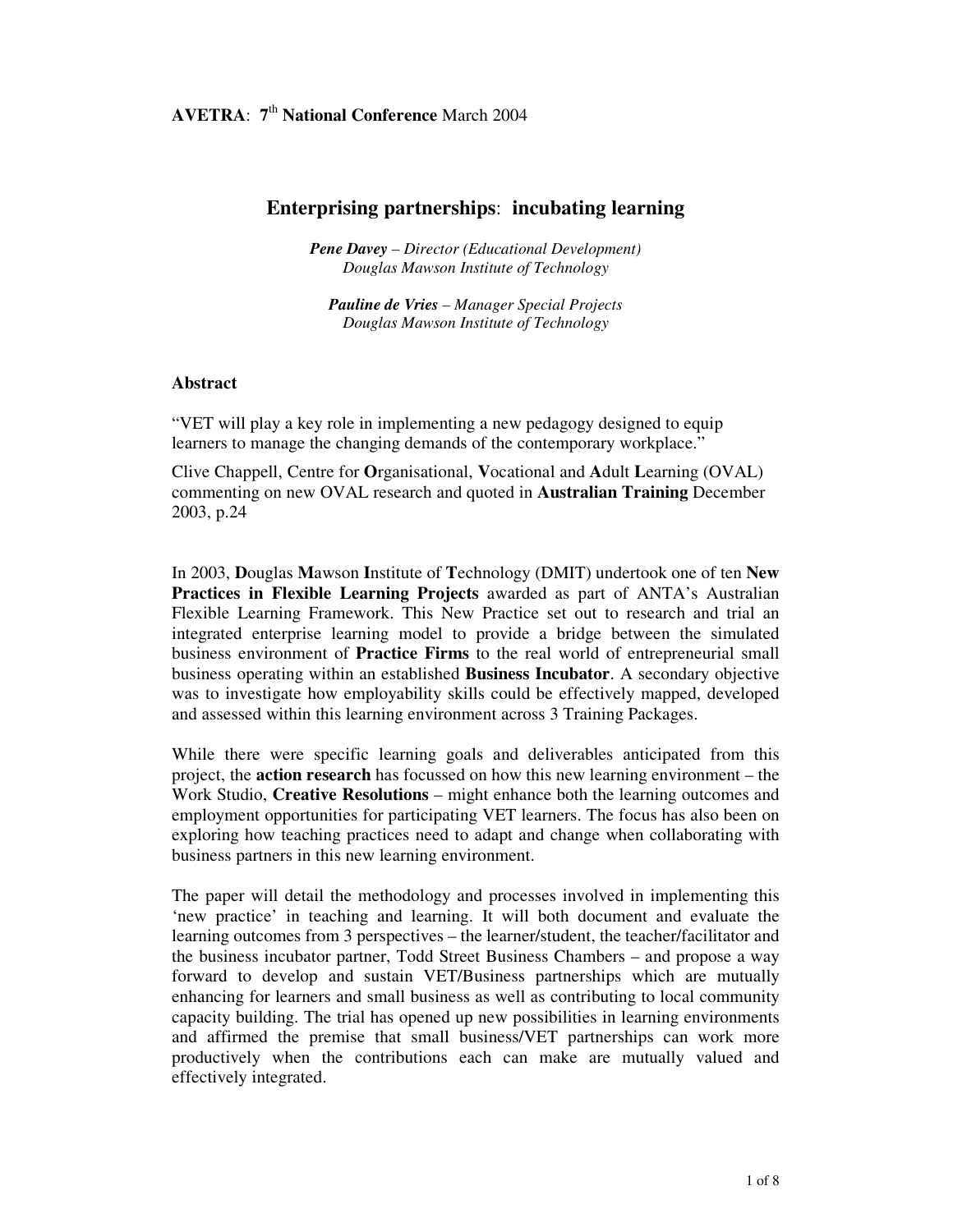#### **Introduction**: *Rationale*

For some years, DMIT has successfully incorporated the Practice Firm methodology as a vocational learning environment into several of its programs. At the same time, the Institute focussed on developing collaborative partnerships and building networks with local business in Adelaide's western suburbs. In particular, strong links have been established with the Port Adelaide Chamber of Commerce, the Western Area Business Enterprise Centre and most critically, with Todd Street Business Chambers, a highly-successful business incubator which has twice won the Australasian Business Incubator of the Year in 2002 and 2003.

These strong local and regional business relationships suggested that a more dynamic integration of business and learning could occur through some form of co-location, and thus the concept of '**incubating learning**' was born. Ten Certificate IV level students were offered the opportunity to locate in the Business Incubator for one semester as 'small business tenants' with access to the full range of Incubator services, including Business Mentoring from the Incubator Manager. The Incubator benefited through fostering and supporting young entrepreneurs (one of its strategic goals) who had current vocational skills, particularly in Information Technology, to 'sell'. The **New Practices** funding enabled the concept to be trialed.

### **The Methodology of the Work Studio**

The concept of setting up a learning environment within a Business Incubator was based on successful outcomes experienced using the Practice Firm methodology to deliver and assess competencies generic to the needs of business, but specific to the particular vocational training program being delivered.

As a means of developing the skills of participants beyond a controlled business network, the 'Work Studio' model provides a bridge between the simulated world of Practice Firms and the real world of Business Incubators. It particularly supports the learning and employability skills development of students undertaking specific leadership, management and/or marketing units at Certificate IV and Diploma level.

#### *The Students*

Our particular group of small business operators were involved in Tourism Management/Marketing, Retail Leadership, and Information Technology Client Support streams, and the students identified had, in the main, graduated through a Practice Firm environment therefore having some understanding of basic business principles and business set-up.

Students were consulted regarding the concept itself, the implications for them both as a group and as individuals, and the anticipated benefits to their learning outcomes, skill development and employability. Less immediate but equally important outcomes were also discussed including: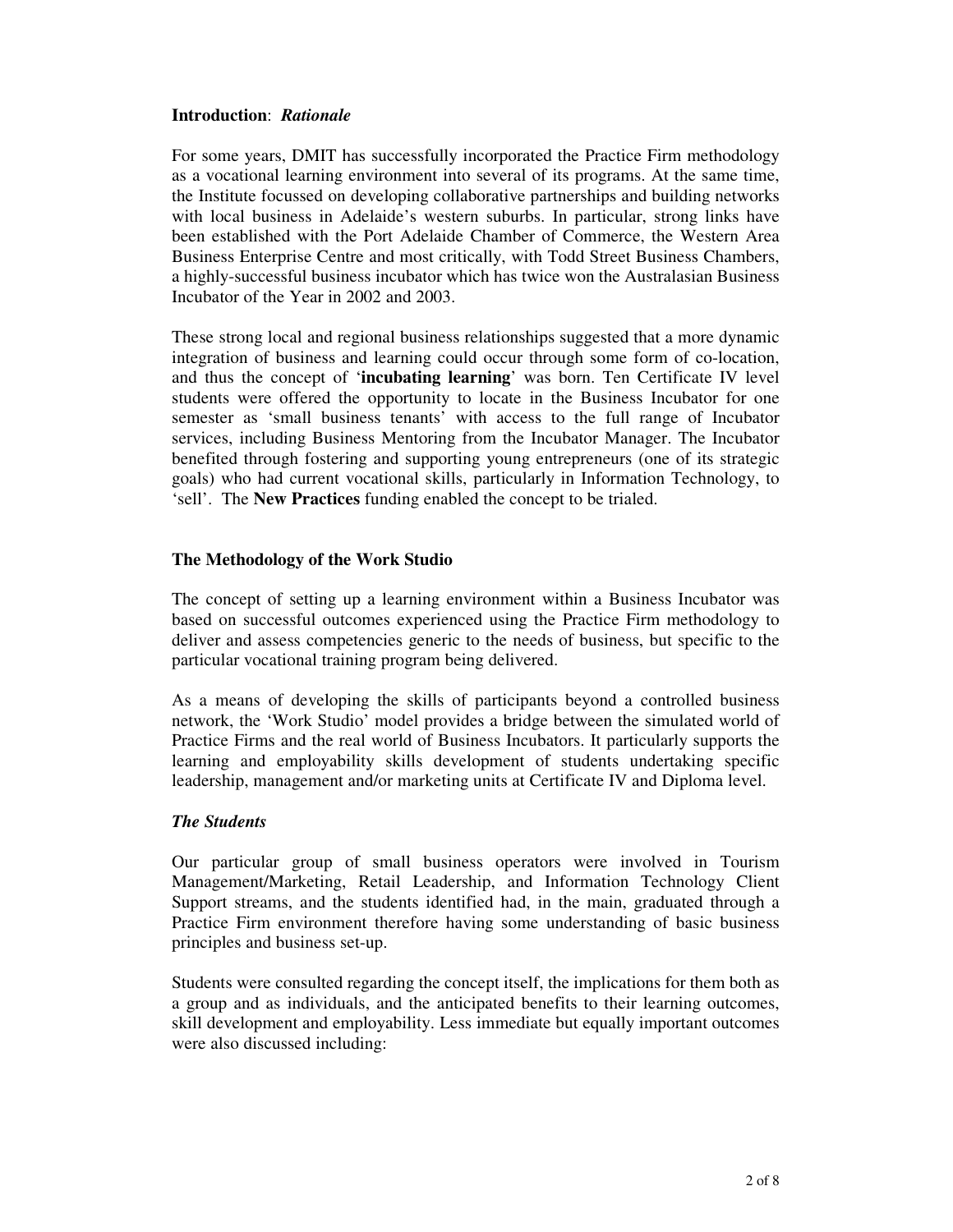- the experience within the Business Incubator enabling them to develop their own business niche potential in the future; and
- employment and business networks both within the Business Incubator and through associated business/industry groups.

As with any new model, we ensured that the learning activities reflected both the theory and practical applications required for the students to achieve competency within their chosen vocational streams. The students/business operators were rostered into the Incubator business for three full days per week during which time they developed their business as well as attending scheduled workshops and mentoring sessions with the Business Incubator Manager. Intensive campus-based theory sessions were held one day a week with these sessions also providing an opportunity to discuss issues relating to their small business with their specialist lecturers.

The initial business fit-out of their Incubator space, including Information Technology services, was organised through the Institute, but the layout was the responsibility of the business operators, ie. the students. Naming the business was a particular challenge as it needed to serve two aspects of the business – the Tourism Marketing service and the IT Client Support service. They were unanimous in their choice of **Creative Resolutions** as a means of describing the rather unique joint service that they would be providing, and then added the descriptor 'Work Studio' to describe their actual facility. **Creative Resolutions Work Studio** (CRES) was launched at a Champagne Breakfast with guests including Business Incubator tenants, Institute and TAFE SA staff, and a number of local and State business leaders. In true entrepreneurial fashion, the launch proved to be an excellent networking function for the new business operators with some good business leads emerging.

In consultation with the Business Incubator Manager, a system was established which awarded students 'points instead of \$' as a means of running the financial component of their business, ie. income and expenditure. Clients serviced within the Incubator would pay the business operators for services rendered based on the negotiated 'points' fee.

One of the priorities of any new business venture is to develop a Business Plan and this became the first task of the new business operators. Working closely with their business mentor within the Incubator, the students developed a draft business and marketing plan which would be used to stimulate business activity, provide direction, and against which they could monitor their progress. Regular meetings with the business mentor provided feedback and assisted the students to reflect on the impact of their activities on their business.

The services of the Information Technology Client Support team were in demand from the first day of business operation with such notable clients as the General Manager of the Western Area Business Enterprise Centre; the shared services/reception area of the Business Incubator; the Business Incubator Manager, and a number of Incubator clients who required Information Technology problem solving and software-use training. The Tourism Marketing service secured work with *Protea Training* and *Learning Potential Services*, two businesses within the incubator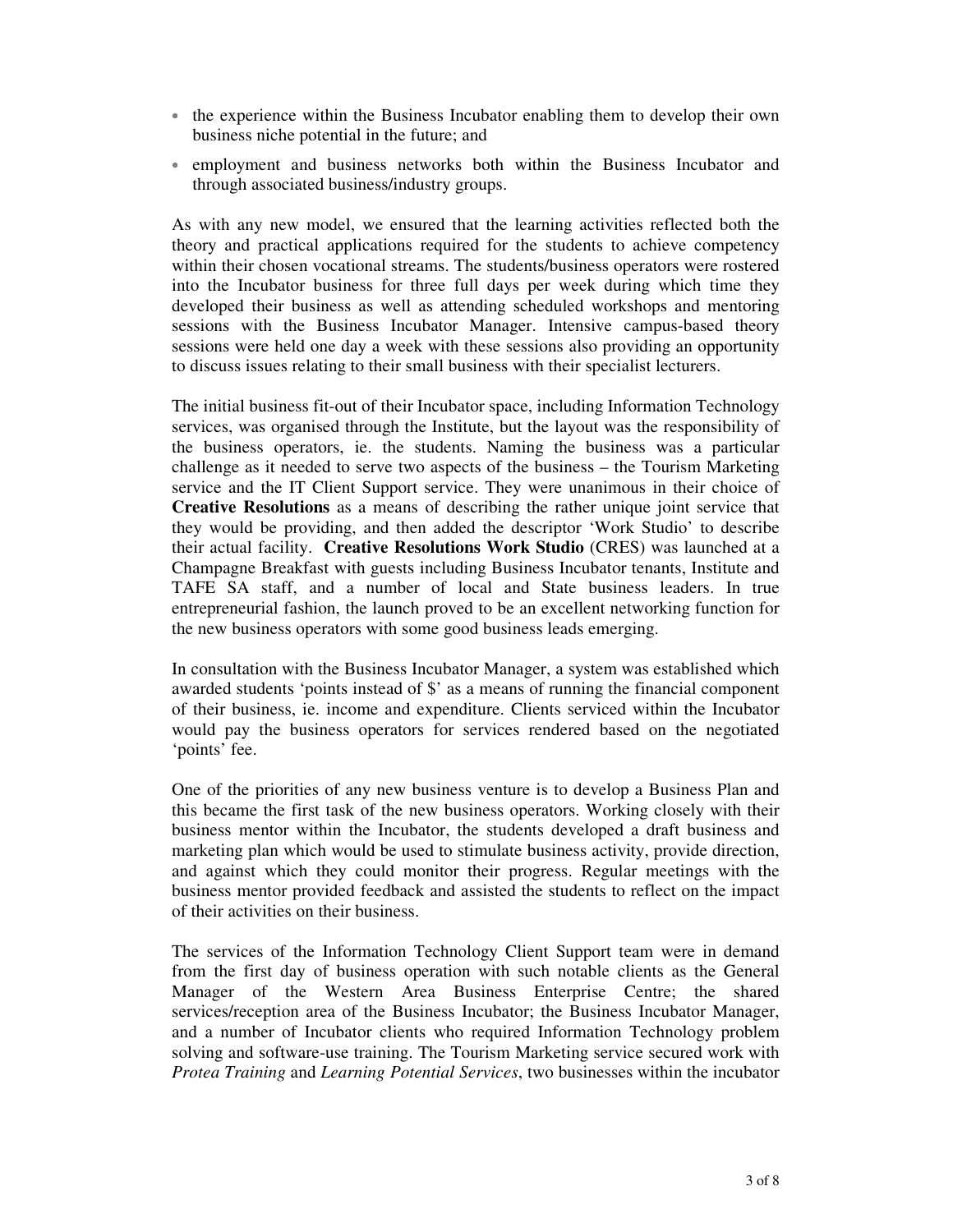collaborating on a joint international project *Edutours* which required some assistance with their market research. The Tourism marketing team also supported the *Light up the Port* project through further market research/sales work to promote the concept of Christmas Lighting within the Port Adelaide business community.

Students thus had the real experience of what it was like to be building a small business which required the actual running of the business, marketing for new business, attending scheduled meetings and networking events as well as coping with an ongoing training schedule. Welcome to the challenges of running a small business!

## *The Staff*

Teaching staff inducted into the program were those who were either:

- experienced in simulated work environments; and/or
- employability skills development; or
- related flexible methodologies that maximised the learning/employment opportunities of students.

Staff developed learning strategies for their students that provided opportunities for them to assess the required competencies. They were also mindful of the activities that would be undertaken by the students under the mentoring of the Business Incubator Manager.

Regular staff visits to the Work Studio enabled them to both monitor activity and provide student support as required. Liaison with the Business Incubator Manager was primarily carried out by the project/studio facilitator, however all participating staff attended scheduled meetings which often included the Business Incubator Manager and the Institute Sponsor. This ensured a unity of purpose and an opportunity to resolve issues and share the positive learning as the project progressed.

### *The Business Mentor*

Enjoying the services of an on-site business mentor was invaluable to the students (and staff) involved with the Creative Resolutions Work Studio. The role of the Business Incubator Manager was pivotal in:

- Sharing the concept and learning methodology of the PortAbility project with other incubator tenants, preparing them for the students' arrival and eliciting enthusiasm for the services that would soon be available.
- Providing mentoring, support and encouragement from a 'hard' business perspective to the fledgling new business whilst at the same time recognising the educative nature of the activity.
- Ensuring complementarity of the incubator experience and on-campus studies of the students through regular discussions with staff.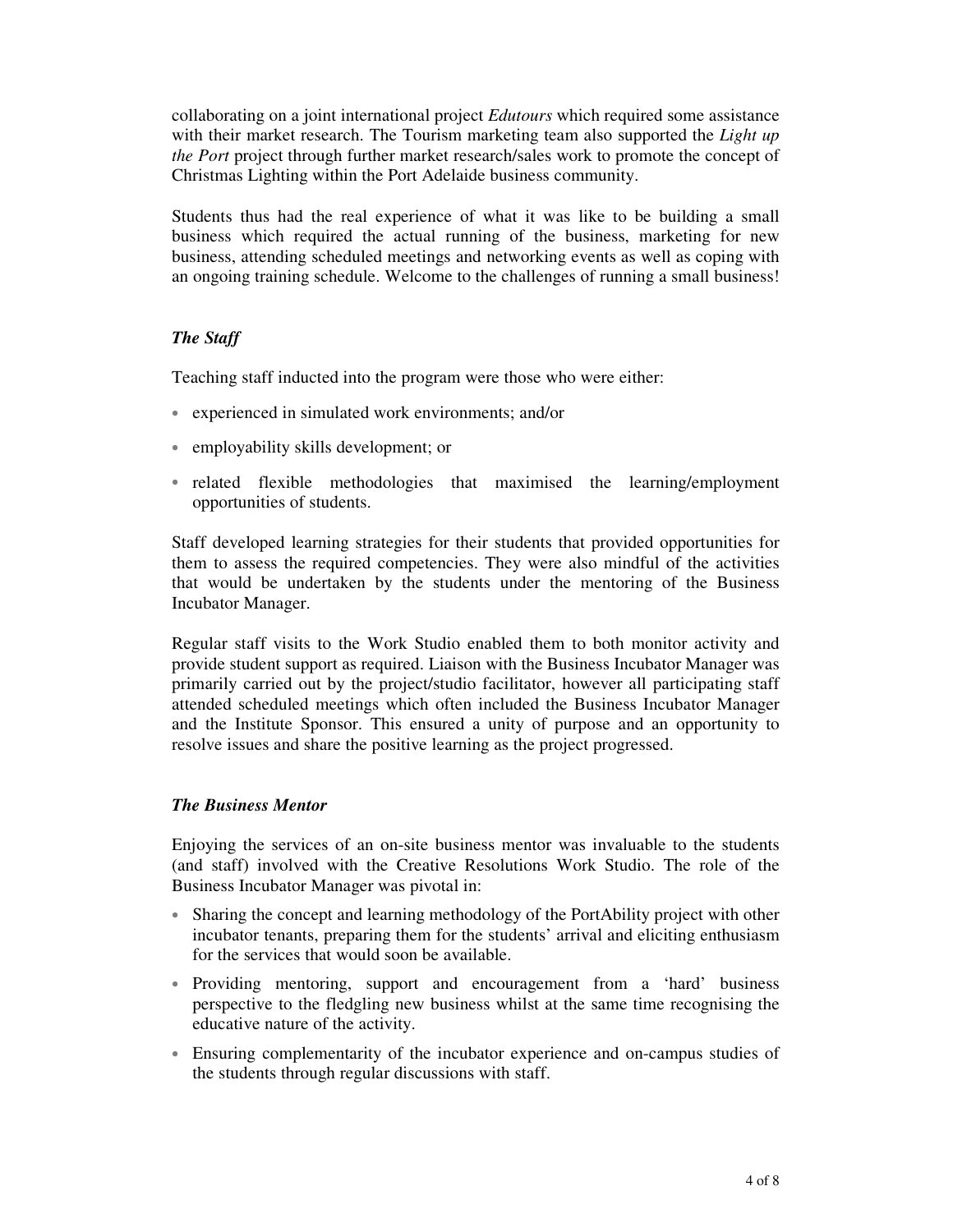### **Learning Outcomes**

While there were specific learning goals and deliverables anticipated from this project, the **action research** focussed on how this new learning environment – the **Work Studio** might enhance both the learning outcomes and employment opportunities for participating VET learners. The focus has also been on exploring how teaching practices need to adapt and change when collaborating with business partners in this new learning environment. And, finally, we wanted to know how the Business Incubator tenants would react to having 'students as small business operators' in their midst. What was in it for them?

### *Students*

"The bumpy road to success" was how our students described their journey throughout the New Practices project. Competency was achieved against all Employability Skill areas, as each student was required to initiate and react to day-today management opportunities and problems.

Their experiences were not without frustrations, conflict within their team, reliability and responsibility issues, poor communication and initial differences on business practices and leadership roles. It should also be noted, in fairness to the students, that they did have some initial concern as to how they would handle the awesome responsibility we seemed to be imposing on them. However, the "bumpy road" did end in success, and feedback showed that the students believed they did develop:

- personal and business confidence;
- an understanding of what customer service really meant;
- business/small business management skills in a real work environment;
- networking and business relationship skills; and
- an opportunity to re-think their future opportunities in employment or self employment.

As with the majority of start-up business operators, the students paid attention to the book-keeping records, but did not choose to use the information to prioritise, make decisions or plan. This shortcoming was noted by our Incubator mentor who assured us that this single skill/awareness is demonstrated by very few clients within the incubator and reflects a primary need within the small business community. This information is invaluable, not only from a training perspective, but also in refocussing mentoring or support services for future simulated business operations.

By the end of the project, most of the participating students wanted to go on to higher study, including four students who were also making plans, at varying stages, for starting their own business operation. One IT student is currently undertaking contract work with a number of the Incubator tenants while she builds up sufficient equity and hones her business and marketing plans to a point where she herself will become an Incubator tenant.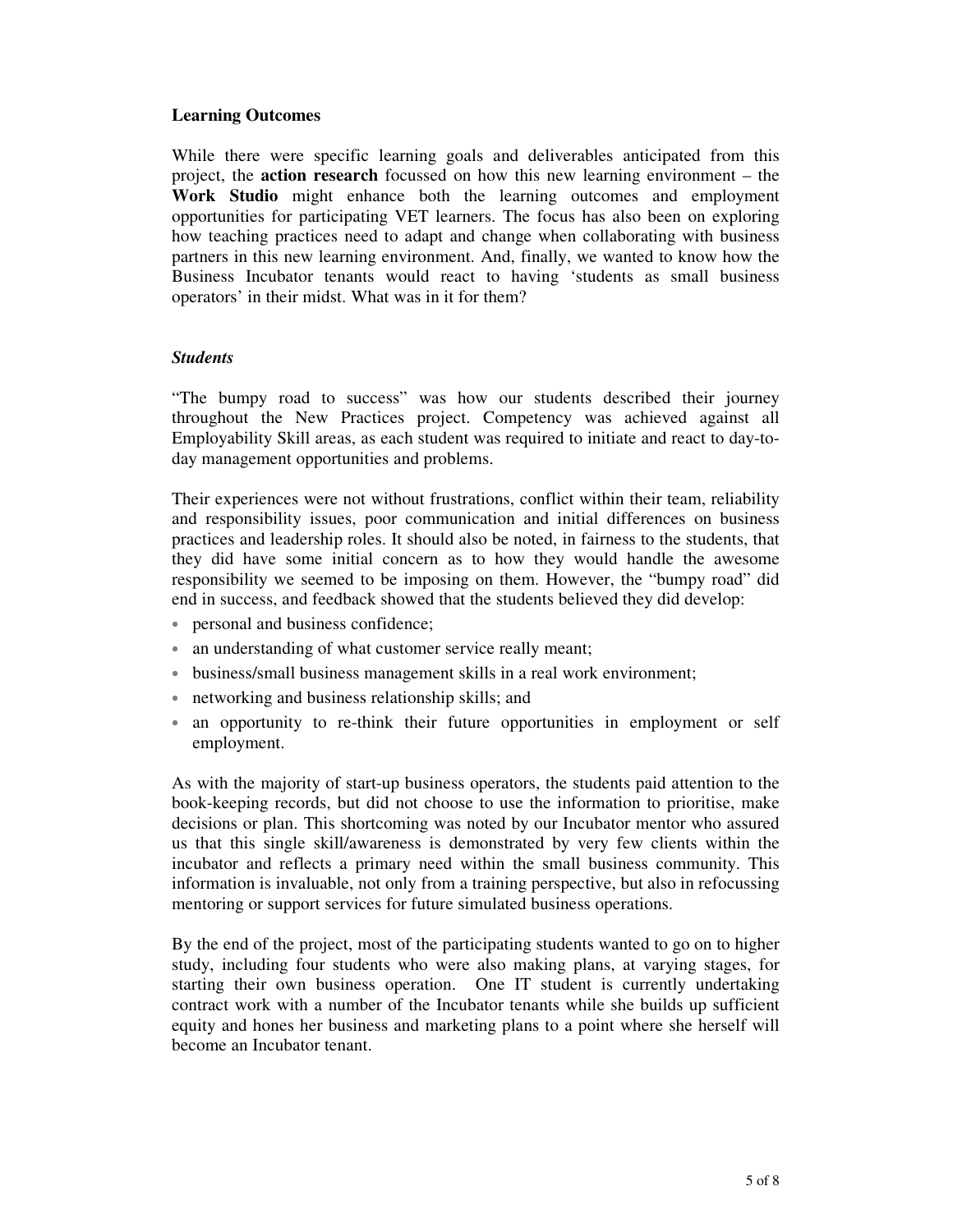# *Staff*

Equally, staff experienced a 'bumpy' yet ultimately rewarding learning road through the project. Perhaps the hardest thing for the TAFE staff involved was to learn to step back and let the students get on with running their small business, mistakes and all.

The analogy used by our business mentor, the Business Incubator Manager, describes this situation well. "Imagine", she said, "that this new learning environment is like a fish bowl. The students are introduced into a new medium where I become their major learning resource and you, their previous staff mentors, have minimal contact but observe them from outside the bowl and feed them small amounts of sustenance every now and then. Occasionally, you may make an adjustment or change the fish bowl to enhance their learning, but in a small business environment, you sink or swim sustained by your own business skills and acumen. This is what they (the students) are here for – to try out and further their skills in a 'real' business environment."

Staff learning in this process was documented in one of the project deliverables – an indepth Case Study recording reflections and insight on their journey. Our Business Mentor and Institute sponsor also participated in this activity. In addition to the above, the major findings included:

- previous experience in Practice Firm/simulated business environment methodologies is invaluable;
- strong support/advocacy at Institute executive level to ensure access to necessary resources and services is critical;
- staff (and students) need adequate time for orientation, induction and business 'storming, forming and norming'. The project team needs to contextualise objectives into their planning and timetabling and to develop operating protocols;
- the opportunity for direct involvement with small business over a period of several months is invaluable professional development – like a return-to-industry experience.
- ensure required Institute services are briefed about the project and the required support negotiated prior to the commencement of the students in the new learning environment.

### *Business Incubator Tenants*

". . . the high quality of selected students and their preparation, coupled with mature, professional attitudes, provided a good working and sharing base that was positive, worthwhile and relevant to both the students and the client."

General Manager, Western Area Business Enterprise Centre (WABEC).

On completion of the New Practices project, those Incubator tenants who had accessed the services of **Creative Resolutions** were asked to provide feedback via a questionnaire to the project team. The General Manager of WABEC who is located within Todd Street Business Chambers, was most positive in his comments regarding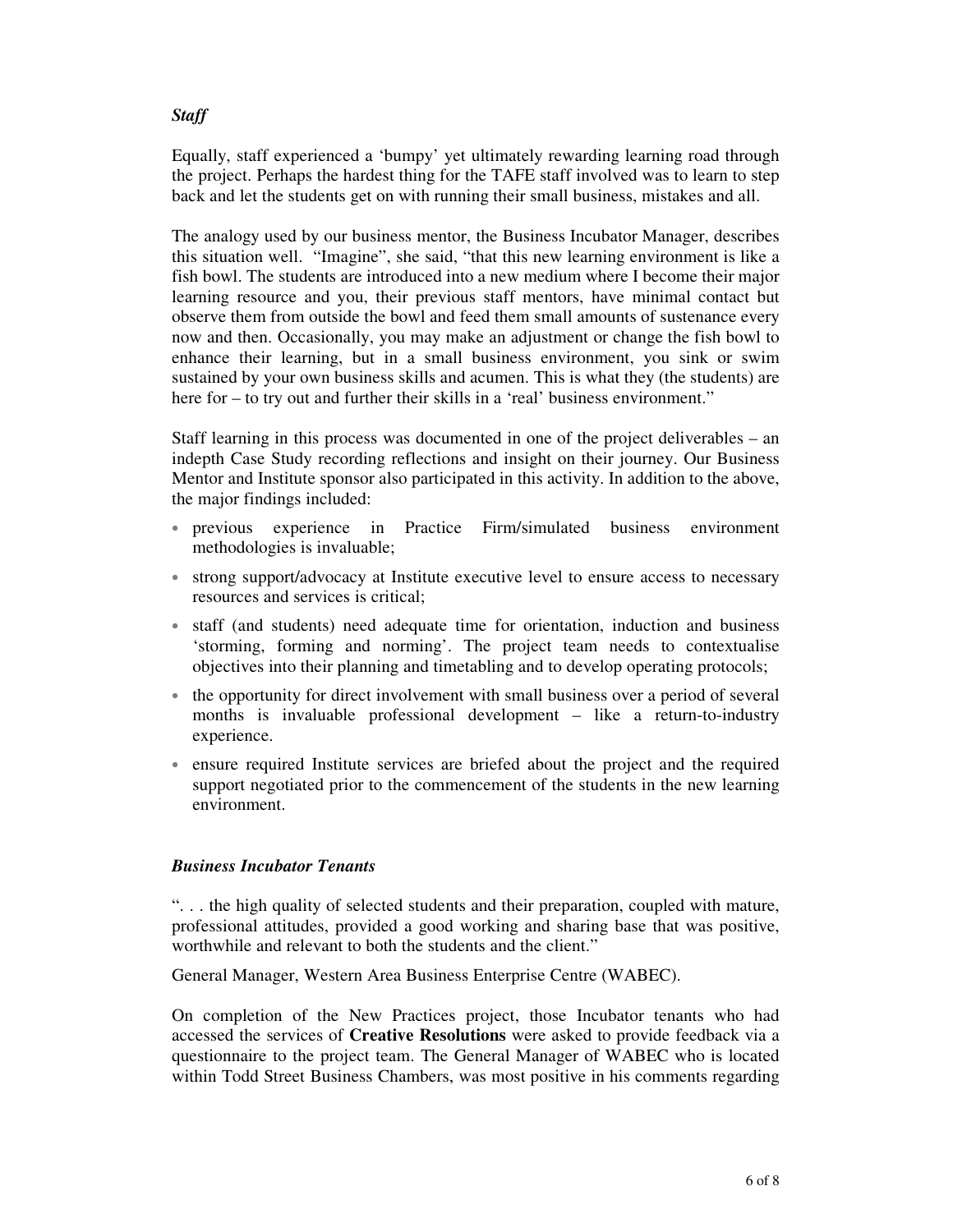the mutual benefits of co-location to both Incubator tenants and students. Other tenants were equally supportive of the model, although they were able to suggest areas for improvement. In general, the tenants agreed that:

- They were able to provide the students with opportunities to work on real projects which were important to the development of their business (in other words, there were practical and tangible benefits from their involvement). This was particularly so in regard to the IT students whose assistance in developing data bases, setting up effective file management systems and designing and establishing websites was much appreciated.
- The students generally exhibited positive attitudes and good communication skills, but tended not to appreciate the sense of urgency and effective time management that needs to drive small business operations.
- Areas of student skills that need prior honing to maximise their Incubator experience include business needs analysis, pricing, costing and quoting, and business relationships development.
- Improved induction for tenants might include a tenants/TAFE staff seminar so that tenants have a better appreciation not just of the students' background and skills, but also of the structure of the TAFE training they are undertaking and the competencies which were being assessed.

# **Conclusions ––** and **Next Steps !**

On a small scale, we do believe that the **PortAbility** project successfully *'incubated learning',* and that it demonstrated that small business and student learning, at least within a Business Incubator, can both co-exist and be of mutual benefit to each other.

Supporting business and community through student interaction not only develops stronger links between the training/learning environment and the community, but also introduces younger learners to the concept of community capacity building and how communities work. Through a closer working relationship with networked business and community structures, students learn to develop community relationships and are able to contribute more widely to the community as well as have the confidence to step outside the comfort zone of their learning environment or place of employment. The benefits to both business and the community, whilst initially seeming insignificant, can ultimately help to revitalise or reinvigorate a community through entrepreneurship in a variety of forms.

The PortAbility model has generated considerable interest in both State and National forums and will be further publicised through ANTA's Australian Flexible Learning Framework during 2004. In TAFE SA, and DMIT in particular, we intend to build on the project learning outcomes as follows: